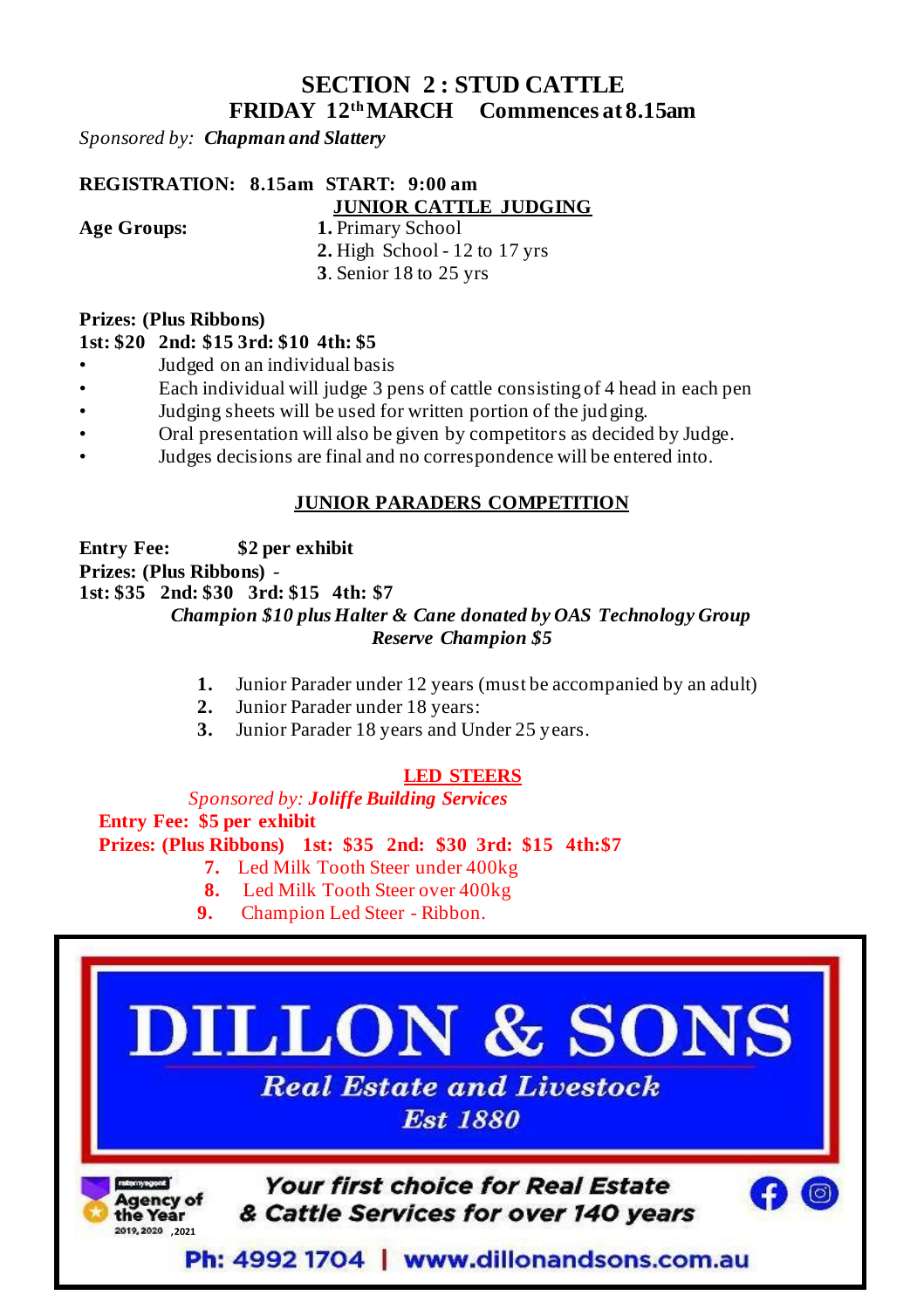#### **SECTION 2 : STUD CATTLE SATURDAY 12 thMARCH Commences at 9.00am**

**STEWARDS Mrs Emily Pease Ph 0428 543 223**

**This is a one day Stud Beef Cattle Show on Saturday 12th March, 2022. Judging commences at 9.00am Grand Parade commences at 2.30 pm.** 

**Entries close Monday, 7th March 2022 Special Entry Forms available at www.gresfordshow.com**

**Entry Fees must accompany all entries. Further particulars regarding BREED, AGE, COLOUR, and NAME OF BEAST must be given on Entry Form.**

**All exhibitors must complete the Insurance Indemnity Form (available from the Secretary).**

**All stock must be registered with the recognised Breed Society. Age of Beef Cattle up to Friday, 17 th February 2022.**

**All Ribbons will be given at the discretion of the Judge. Prize money will not be awarded unless cattle are paraded in the Grand Parade.** 

**Exhibitors to supply their own bedding and all bedding must be removed by exhibitor. Exhibitors should be responsible for providing their own feed and water containers, equipment for mucking out stalls and adequately supervising their animals.**

**One FREE show entry ticket will be provided for any exhibitor who exhibits more than five head of stock. Calf on any female cannot compete in any other class.**

**The following Classes for all Breeds – Each Breed will be judged independently in all 8 classes.**

### **STUD CATTLE**

*Sponsored by Bowe & Lidbury, Kirala Angus Stud, Kelly's Finance Group & Lagoon Speckle Park*

|    | Entry Fee: \$5 per exhibit Prizes:    | $1st - $20.$ | $2nd - $15$ .                                                 | $3rd - $10.$ |
|----|---------------------------------------|--------------|---------------------------------------------------------------|--------------|
|    | 1. Bull 9 months and under 12 months  | 5.           | Female 9 months and under 12 months                           |              |
|    | 2. Bull 12 months and under 18 months |              | 6. Female 12 months and under 18 months                       |              |
| 3. | Bull 18 months and under 24 months    | 7            | Female 18 months and under 24 months                          |              |
|    | 4 – Bull over $24$ months             |              | $\mathbf{\hat{x}}$ Female over 24 mths - with or without calf |              |

**4.** Bull over 24 months

#### *Interbreed Classes – all breeds; Champion Ribbons Awarded to the following:*

 Junior Champion Bull out of Classes **1 & 2** Junior Champion Heifer out of Classes **5&6** Junior Champion out of all breeds- \$50 prize Senior Champion out of all breeds *Donated by Kirala Angus Stud*

Senior Champion Bull out of Classes **3 & 4** Senior Champion Female out of Classes **7 & 8**

**Supreme Female Beef breed exhibit -** \$250.00 kindly donated by **Kelly's Finance Group Supreme Male Beef breed exhibit -** \$250.00 kindly donated by **Lagoon Speckle Park Overall Grand Champion Beef breed exhibit** –Ribbon & Trophy (donated by **A Kelehear**) *Plus \$150 – donated by Kirala Angus Stud*

**GROUP OF THREE:** (One owner – 2 Bulls & 1 Female or 2 Females & 1 Bull) (Trophy donated by **Dillon & Sons, Dungog**) - No ribbons

#### **LED STEERS**

### *Sponsored by: Joliffe Building Services*

 **Entry Fee: \$5 per exhibit**

 **Prizes: (Plus Ribbons) 1st: \$35 2nd: \$30 3rd: \$15 4th:\$7**

- **9.** Led Milk Tooth Steer under 400kg
- **10.** Led Milk Tooth Steer over 400kg
- **11.** Champion Led Steer Ribbon.